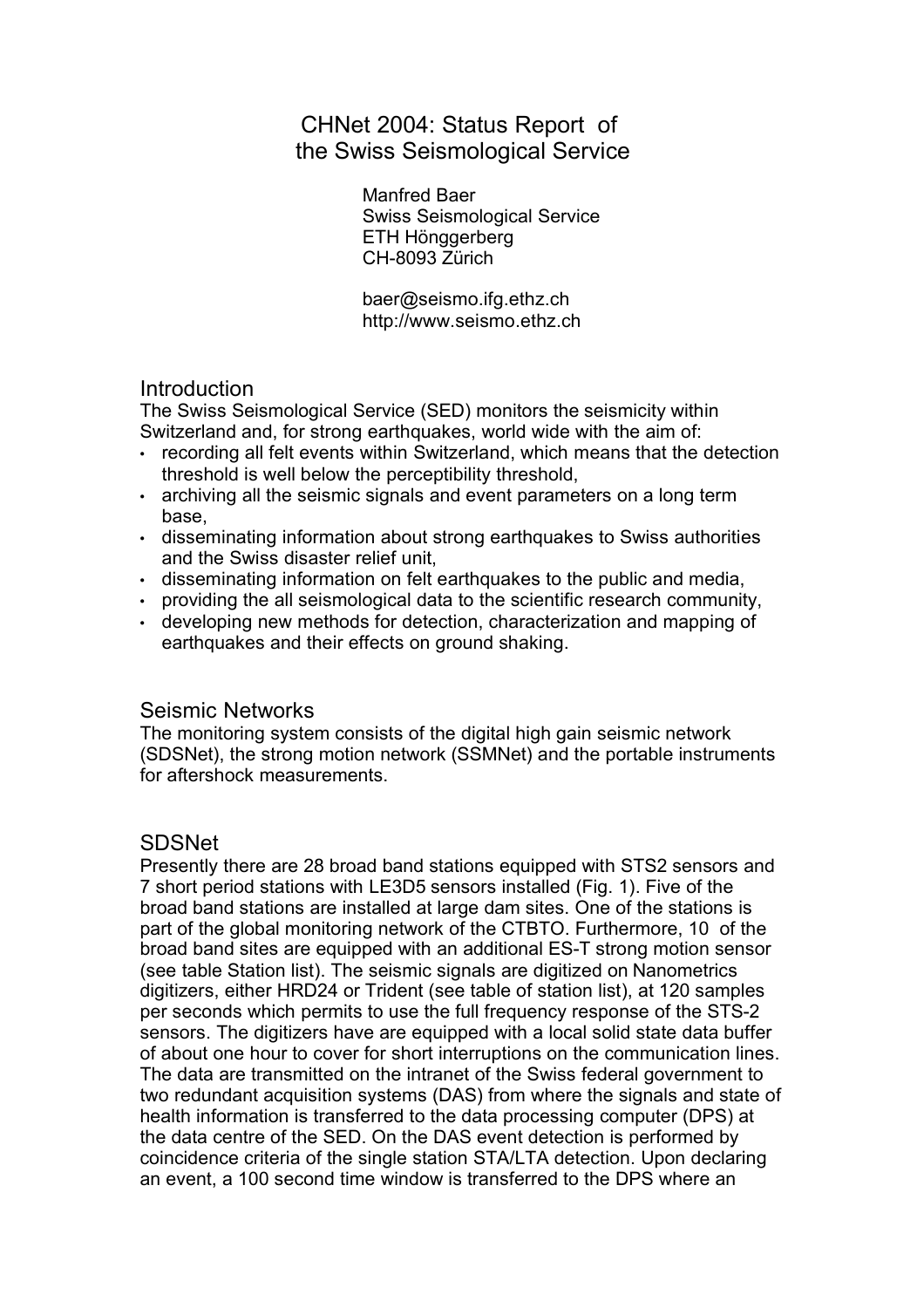automatic phase picking an location procedures are run. In addition to the event data, the continuous signals are archived at the data centre of the SED. Currently the yearly data volume arises to about 700 Gbyte and goes back to 1999.



*Fig 1 Station map of the Swiss Digital Network*

## **SSMNet**

In addition to the highly sensitive SDSNet the SED is operating a strong motion network of 65 free field stations and 30 stations installed at the major Swiss dams.

These strong motion stations are not continuously recording. The detected events are transferred to the SED by dial up and integrated into the wave form archive of the SDSNet.

## Data Access and Data Exchange

All data, waveform and earthquake parameters, can be requested from the database of the SED by means of AutoDRM. The data format supported is GSE2.x or IMS1.0. For some selected stations, the wave forms are available through SeedLink. However, all connections to the server need to be registered in the firewall. Currently the following institutions retrieve real time data from the SED: ORFEUS data centre, the Austrian NDC ZAMG, the Geophysical Institute in Prague, the INGV in Rome and the IRIS data centre.